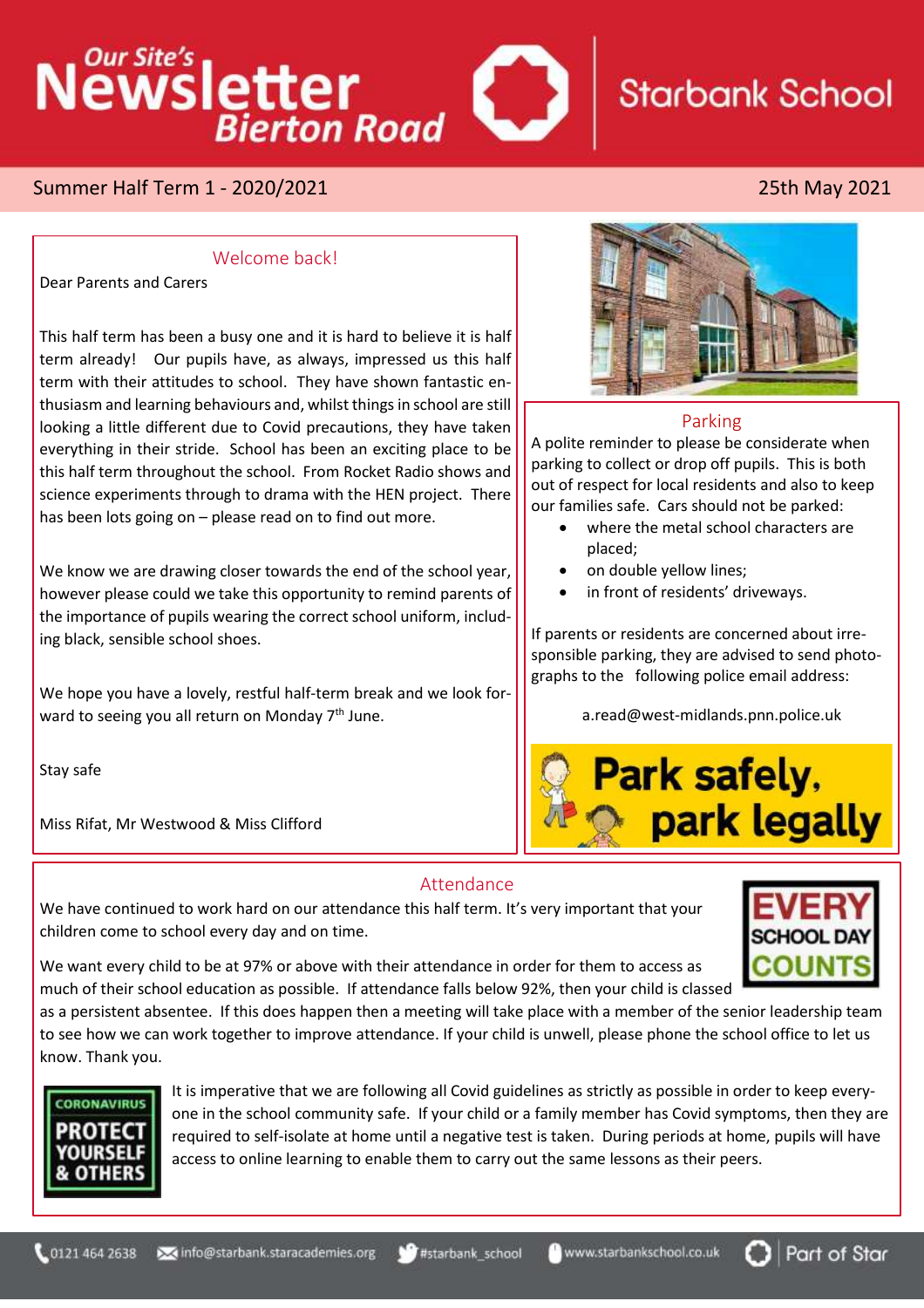

#### Nursery

This term many of our children celebrated Eid to mark the end of Ramadan. We made Eid cards for our families and talked about how we celebrate Eid at home. We had lots of fun designing and making our own mehndi patterns. We loved finding out about how our friends celebrate Eid with their families.







We have also been learning about farm animals through story telling sessions. The stories that we have read are 'A Farmer's Life for Me', 'Farmer Duck' and 'The Little Red Hen'. We have really enjoyed reading these stories, becoming familiar with the story language and retelling them. The children have had the opportunity to paint, draw and label characters from the story.

### Year 1

This half- term the children in Year 1 have continued working on the HEN project with Birmingham Hippodrome. The project organiser Izzy Taylor has been coming into school to work with the children. They have had a great time taking part in interactive activities focused around the story: 'What the Ladybird heard'. The children have used numerous drama skills such as still images and movement to retell the story in different ways.





This half-term in English, Year 1 have enjoyed exploring the story 'Handa's Hen'. After reading the story, children did a brilliant job in writing their very own alternative ending using a range of adventurous language.

Year 1 pupils have also particularly enjoyed their Geography unit about the seven continents. They have learnt a song to help them remember the five oceans and seven continents. Their use of an atlas to deepen their understanding has been impressive.

### Reception

In Reception we have been learning all about Dinosaurs! In our Literacy lessons we had a visit from a dinosaur who had been walking around our classroom! We thought of lots of exciting adjectives to describe the dinosaur on the warning posters we created.

In our Topic lessons we have learnt lots of interesting facts about dinosaurs. The children learnt the names of the different types of dinosaurs, how long ago they lived, what they ate and why they became extinct. Lots of fun was had exploring the theme in our Jurassic Park role play area! The children used their imagination and the language they had learnt to act out a hunt for the dinosaurs which had escaped. It was ROARSOME!



## Year 2



In Year 2, children have been exploring the extended narrative 'The Hodgeheg'. The narrative focuses on the topic of road safety. After reading the story, the children did a fantastic job in rewriting about the scene when the main character heads off on an adventure to explore how humans can cross the road safely and hedgehogs cannot. The children used lots of exciting and interesting adjectives to describe the hedgehog's journey.

Part of Star

This half term, Year 2 have also been working very hard on their Geography unit: Contrasting Locality. We have been comparing the UK with the non– European country of Kenya. In addition to map work, we have explored schools in rural Kenya and compared it to the UK. Children have really enjoyed developing an understanding of what it is like to go to school in Kenya.



www.starbankschool.co.uk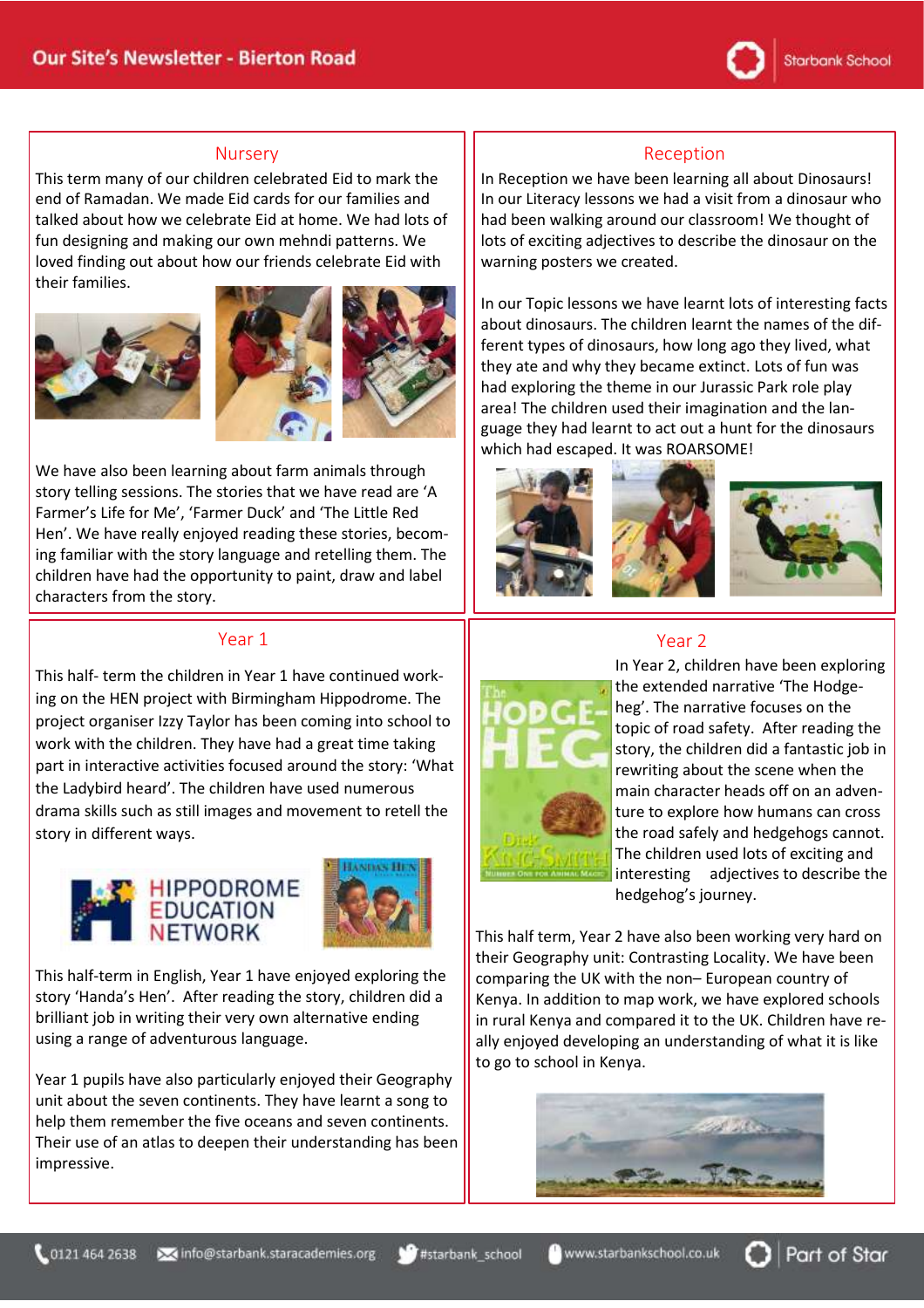# Starbank School

### Year 3

Year 3 have enjoyed a busy term and have particularly enjoyed learning about volcanoes.

Mrs Quinn and Ms Khan have been impressed by the quality of the homework they have received where pupils worked hard at home to recreate volcanoes, complete with the correct geographical features they had learnt at school.



### Year 4

Year 4 have been making cam toys which has been challenging but lots of good fun. We have used saws and hot glue to build the frame and then design a toy that moves by changing the rotary motion of the axle into a vertical motion in the follower.

Pupils' skills and knowledge have developed greatly since building bridges in Year 3 and they are excited about future projects next year.







## Reception's Roarsome Rocket Radio show!

Pupils from RA and RH have been working with Shan Bansil, our Rocket Radio presenter, to produce a fantastic radio feature all about dinosaurs! For a step back into the Jurassic World and to find out everything you need to know about dinosaurs, you can listen to the report by using this link: [https://soundcloud.com/rocketradiostarbankschool/reception-br-the-dinosaur-report-2021](https://eur01.safelinks.protection.outlook.com/?url=https%3A%2F%2Fsoundcloud.com%2Frocketradiostarbankschool%2Freception-br-the-dinosaur-report-2021&data=04%7C01%7CEmily.Clifford%40starbank.staracademies.org%7C0d4dc7a5238e4257453808d91f4d0645%7Cad91cba8ab0a41f6ab6243cf47f82197%7C0%7C0%7C637575238010901187%7CUnknown%7CTWFpbGZsb3d8eyJWIjoiMC4wLjAwMDAiLCJQIjoiV2luMzIiLCJBTiI6Ik1haWwiLCJXVCI6Mn0%3D%7C1000&sdata=IGsVNboIQgqZv8PYYQmzQi%2FxoZqDAVQZWkk6dswU3E0%3D&reserved=0)



### Year 5

In Science, Year 5 have enjoyed learning about the properties of different materials and have carried out some exciting experiments. Pupils investigated which materials

at dissolver?

were the most absorbent and also looked at how some materials dissolve while others don't.

In English, we have looked at the short animated films 'Alma' and 'The Piano' and we have written a narrative text to go with it, with a focus on how we can develop mood and atmosphere.



In Maths lessons we have learned about how to convert different units of measurement and also thought about how this is such an important skill in everyday life.



# Year 6

This half term Year 6 have been exploring Macbeth. We have delved into the complex themes of betrayal and dilemma, carefully crafting a soliloquy. The children have enjoyed exploring the dark and dangerous characters of Lady Macbeth and Macbeth!





In science, we have been learning all about inheritance the children have been thinking about their families and how their different and similar traits are developing. It could be fun to dig out the family photo albums!



We are continuing to revise key content ready for our SATs in June.

Part of Star